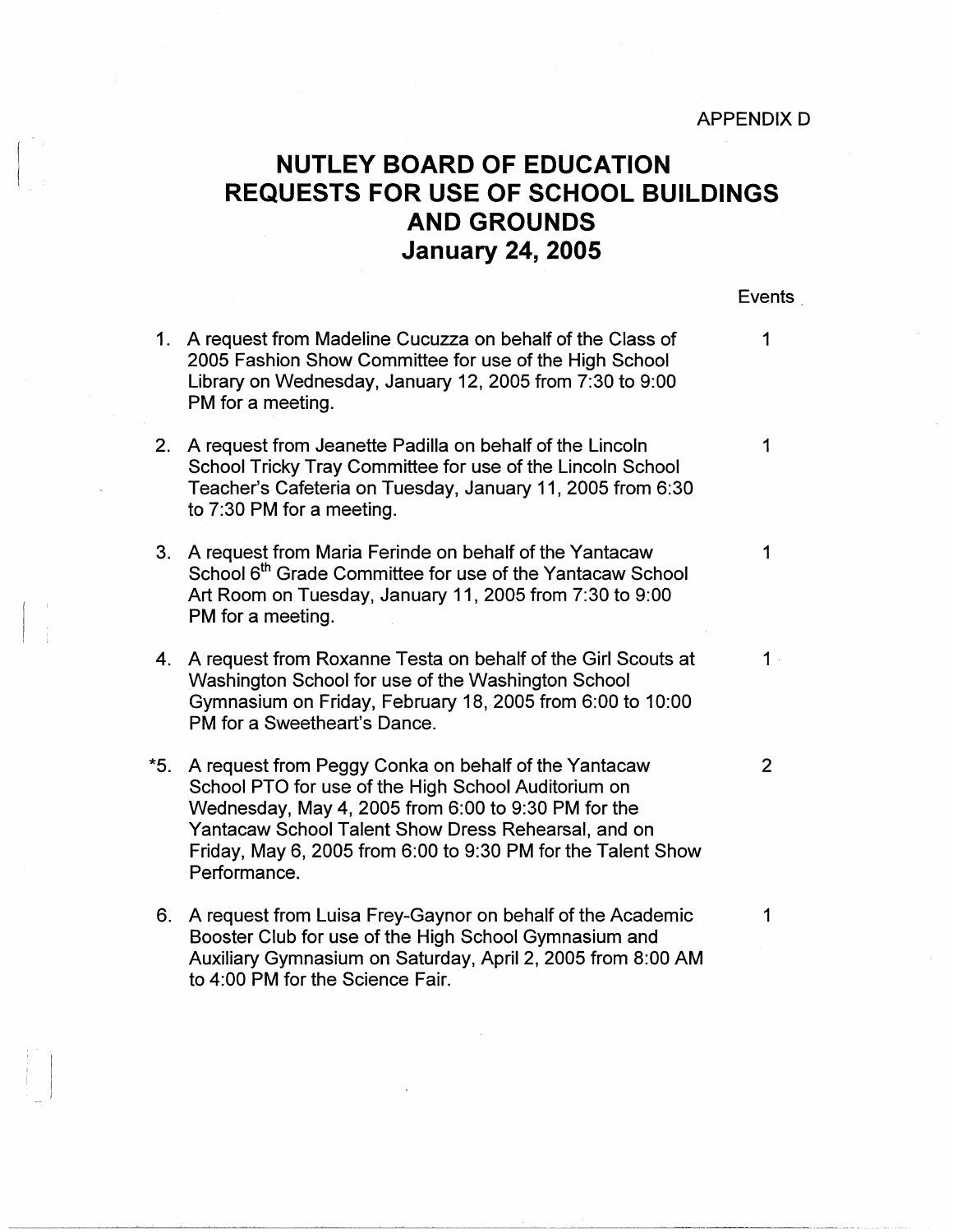| $*7.$  | A request from Susan Marrazzo on behalf of Dancesation<br>Dance Studio for use of the High School Auditorium and<br>Locker Rooms on Wednesday, June 1, 2005 from 5:00 to<br>10:00 PM for a dance rehearsal, and on Saturday, June 4,<br>2005 from 10:00 AM to 10:00 PM for a dance recital.                  | 2 <sup>1</sup> |
|--------|--------------------------------------------------------------------------------------------------------------------------------------------------------------------------------------------------------------------------------------------------------------------------------------------------------------|----------------|
| 8.     | A request from Bonnie Donofrio on behalf of the Lincoln<br>School 6 <sup>th</sup> Grade Committee for use of the Lincoln School<br>Cafeteria on Tuesday, January 11, 2005 from 6:30 to 7:30 PM<br>for a meeting.                                                                                             | $\mathbf{1}$   |
| *9.    | A request from Bonnie Donofrio on behalf of the Lincoln<br>School PTO Talent Show Committee for use of the Lincoln<br>School Auditorium on Tuesday, March 1, March 8, and March<br>22, 2005 and Wednesday, March 2, March 9, and March 23,<br>2005 from 6:00 to 8:00 PM for Talent Show Rehearsals.          | 6              |
| 10.    | A request from Mary Giordano on behalf of the Washington<br>School PTO for use of the Washington School Gym and<br>Cafeteria on Friday, January 14, 2005 from 6:00 to 10:00 PM<br>for Family Game Night.                                                                                                     | 1              |
| $*11.$ | A request from Cheryl Jiosi on behalf of the Girl Scouts of<br>Nutley/Belleville Service Unit 13 for use of the Lincoln School<br>Teacher's Cafeteria on Tuesday, January 18, 2005, and<br>Thursday, January 27, February 10, and February 17, 2005<br>from 7:00 to 10:00 PM for Leader's Training Meetings. | $\overline{4}$ |
| $*12.$ | A request from Cheryl Jiosi on behalf of the Girl Scouts of<br>Nutley/Belleville Service Unit 13 for use of the Washington<br>School Auditorium on Wednesday, February 2, 2005, and<br>Monday April 4, and May 9, 2005 from 7:00 to 9:30 PM for<br>Leader's Meetings.                                        | 3              |
| *13.   | A request from Frank Penna on behalf of the Nutley Hockey<br>Booster Club for use of the High School Teacher's Cafeteria<br>on Tuesday, January 18, 2005 from 7:30 to 9:00 PM, and the<br>High School Cafeteria on Tuesday, January 25, 2005 from<br>7:00 to 9:00 PM for meetings.                           | 2 <sup>1</sup> |
| 14.    | A request from Becky Olivo on behalf of the P.A.T. Committee<br>for use of the Washington School Auditorium and Cafeteria on<br>Friday, February 11, 2005 from 6:30 to 8:30 PM for the<br><b>Elementary Speaking Contest.</b>                                                                                | 1              |

 $\mathbb{R}^2$ 

 $\begin{pmatrix} 1 & 1 & 1 \\ 1 & 1 & 1 \\ 1 & 1 & 1 \end{pmatrix}$